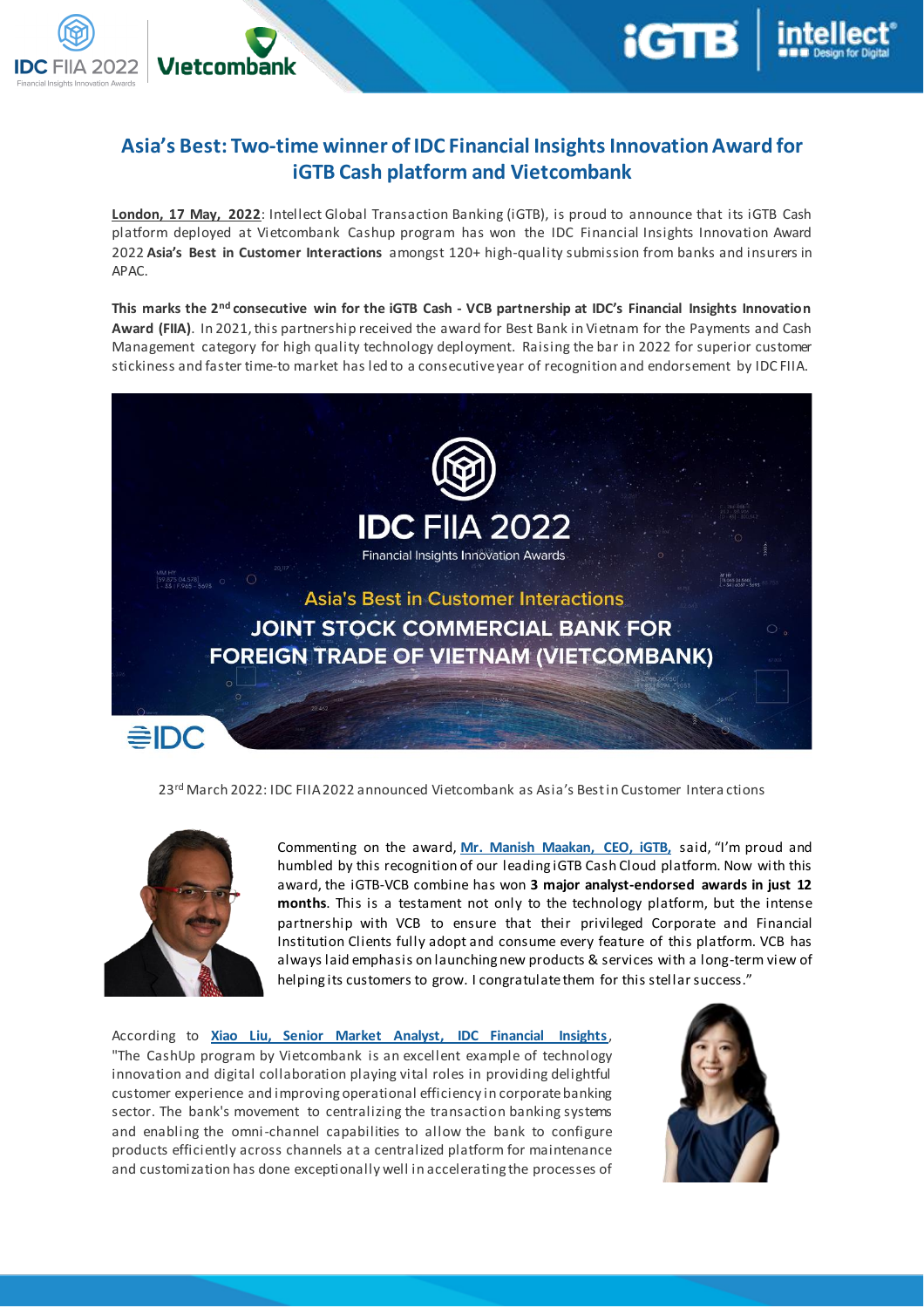

new product and service launch and improving operational efficiency. Together with their partner Intellect Design, Vietcombank's CashUp initiative is implemented successfully despite all the operational challenges and uncertainties brought by the pandemic through an effective collaboration between the local and remote team, which paves the way for similar banks in Vietnam and Asia to also adopt these best-practices of strengthening digital infrastructure to empower corporate banking processes and services."

**iGTB** 



23<sup>rd</sup> March 2022: iGTB and Vietcombank receiving the IDC FIIA 2022 award at the 18th edition of the Asian Financial Services Congress (AFSC), Singapore

## **About iGTB Cash Cloud**

## **The World's Best Corporate Banks Bank on iGTB**

iGTB is the world's first complete Global Transaction Banking platform from the house of Intellect. iGTB's software products help Corporate Banks prepare for a new era of customer-centric services. With a rich suite of transaction banking products, across **Cash Management, Payments, Liquidity, Trade Finance and Supply Chain Finance**, iGTB is an authority on **integrated transaction banking products** that enable banks to meet their ambition to be the Principal Banker to their corporate customers. iGTB seamlessl y integrates all the transaction banking needs of corporate customers, delighting them with the **Contextual Banking eXperience (CBX),** a white label digital transaction banking platform to manage corporates' cash and trade digital channels. For more information on iGTB, please visi[t https://www.igtb.com/](https://www.igtb.com/)

**iGTB Cloud** is the world's first fully-integrated & cloud-ready, Integrated Cash and Trade digital transaction banking platform is a high-performance, patent pending solution that is designed to deliver growth, create a foundation for business & service expansion, create simplicity in corporate onboarding powered by expertise backed user journeys, with replicable & robust operational processing and deployment certainty. More than 55 other global banking groups are benefitting from this world-leading solution which handles 50% of the total corporate collections' transactions across India, Middle East & Africa. For more information, please visit https://www.igtbcloud.com